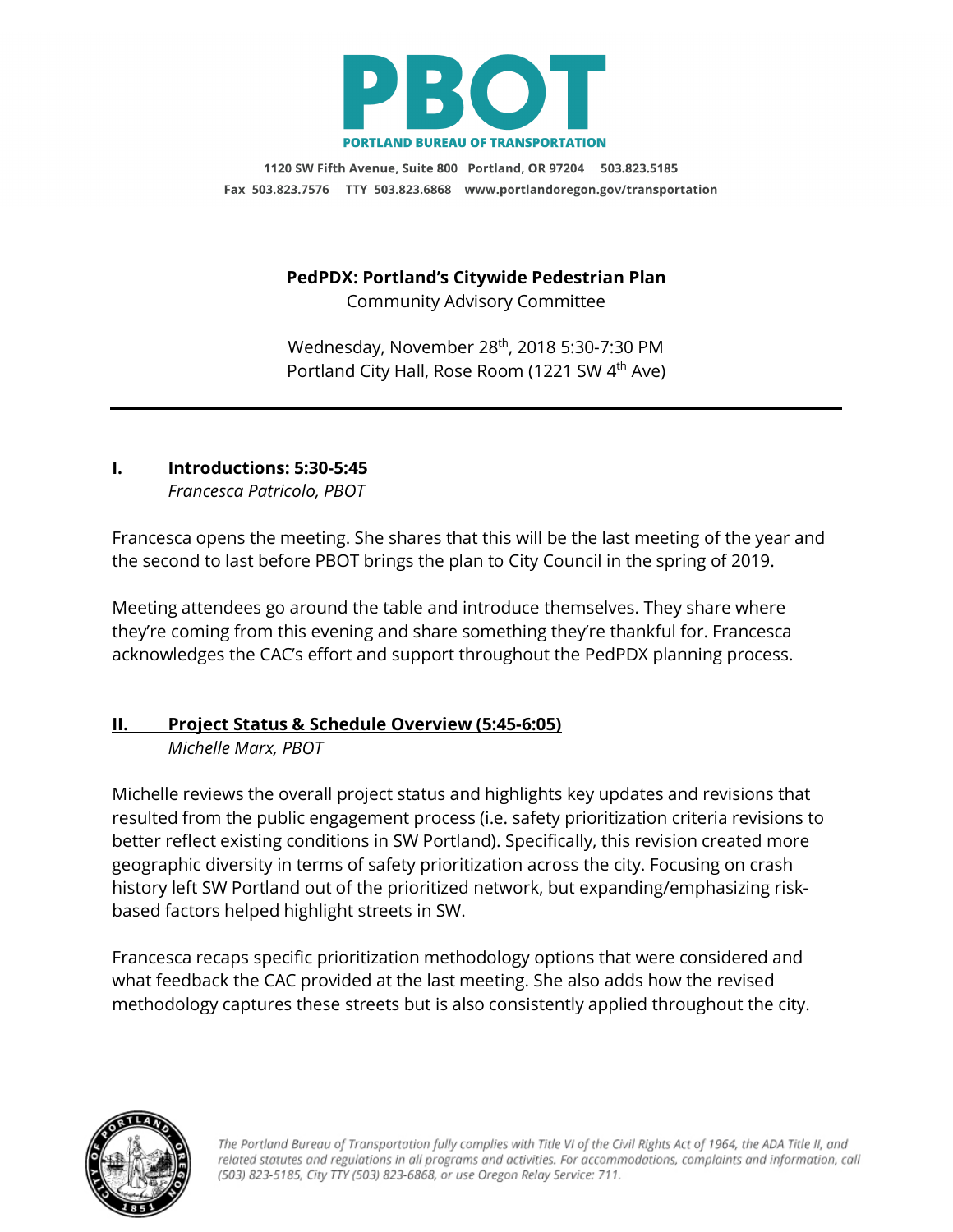• **PUBLIC COMMENT:** The PedPDX CAC is visited by a representative from the Sullivan's Gulch Neighborhood Association (SGNA) who wishes to provide a public comment towards the beginning of the meeting. SGNA are updating their neighborhood plan and would like for an opportunity for the City to acknowledge the plan they developed. The policies used in the plan will draw from existing plans and policies. Speaker notes that the neighborhood plan under development will specify much finer transportation and land use elements than previous planning efforts. He claims that Sullivan's Gulch is arguably the most walkable neighborhood in the city of Portland. He continues by identifying three key challenges to mobility in Sullivan's Gulch which include crossing safety, sidewalk quality, and pedestrian scale lighting.

Francesca makes two announcements: 1) Winter weather event this Saturday at the PBOT maintenance facility (2929 N Kerby Ave); 2) Also – she shares information about Leaf Day in Portland – now it's free*!*

CAC Member shares a story about dangerous conditions for people crossing in Southwest Portland and thanks PBOT staff for their efforts in this area.

Michelle reviews project timeline between now and council adoption in May. Final CAC meeting in February will be a walkthrough of the draft, an opportunity to provide input for public involvement strategies, and a chance to recognize/celebrate everyone's service.

- **Q:** Will there be a potential for community workshops for people to review the draft of the plan?
- **R:** When we meet again in February, we'll get your feedback on our public involvement plan.

### **III. Prioritized needs map & list (6:05 – 6:15)** *Michelle Marx, PBOT*

An updated prioritized map and list was shared via email and posted on the website this week. Recently the PedPDX staff applied the prioritization to the existing needs analysis. This effectively marries the needs analysis and the prioritization. Michelle highlights key takeaways including prioritized sidewalk gaps, crossing gaps, and deficient crossings.

- **Q:** Are all the flashing beacons also audible?
- **R:** I don't know the answer to that, but I 've been working with our street signals team in order to get a better understanding of federal requirements for crossings. My understanding that audible crossings are the standard in the new MUTCD guidebook.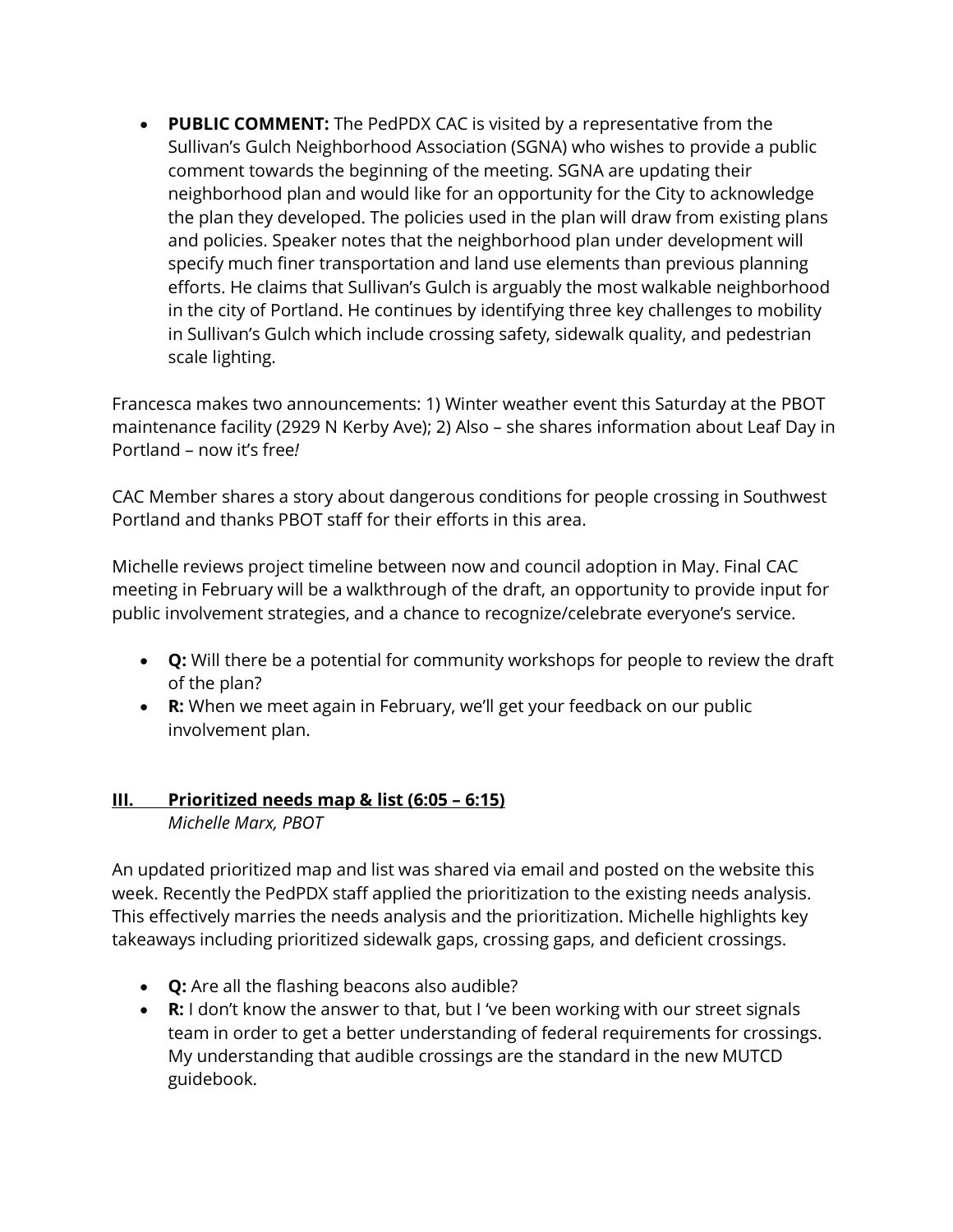*What will we do with these priorities?* Michelle shares that PBOT will update the PedPDX Implementation Plan every two years to make sure we are being responsive to changing conditions throughout the city. She adds that it's important to know that prioritization tier is not the only element considered in decision making and deciding what gets built first. One strategy is being opportunistic with ongoing projects to build things as quickly as possible (i.e. a paving project or another ongoing planning effort).

- **Q:** When PedPDX is leveraging and attaching on to another project is that beneficial for that project as well?
- **R:** One way that this plan will get implemented is in spot improvements. The other is through the Transportation System Plan (TSP) – a lot of TSP projects have pedestrian elements. TSP projects are prioritized in 1-10 year bands. As funding is available and grant opportunities come up, PedPDX will influence how those projects are chosen for development/implementation. If there's a sidewalk infill project and we can add crossings that's great. However, if it's a paving project that we're adding crossings in it might cause some 'grumbling'.
- **Q:** Is there a system to review crossing (infill) implementation?
- **R:** I'm going to be tracking this. Once PedPDX is adopted, I'll be revamping the PBOT pedestrian plan website to track progress about what's being built.
- **Q:** Is it possible for these recommendations to interface with other area and implementation plans such as Southwest in Motion?
- **R:** As we're implementing PedPDX, I'm going to be consulting with Safe Routes to School, Vision Zero, etc. to make sure were coordinating efforts and resources.
- **Q:** When you put all this stuff together, I would love for people to be able to see maps and have it easy to locate.

# **IV. Walking While Black Focus Group Summary (6:15 - 6:25)**

*Francesca Patricolo, PBOT*

Francesca provides a brief overview of the Walking While Black focus group report. She provides context about how initial outreach efforts did not accurately reflect the geographic and racial diversity of the City of Portland. She highlights specifically the gap between Black survey respondents and the Black population of the City of Portland as a whole. She also notes recent reports and a legacy of institutional racism in Portland. The feedback that PBOT heard was powerful and is captured in the report. Key takeaways include the importance of street lighting and the negative racialized experiences of walking in public space.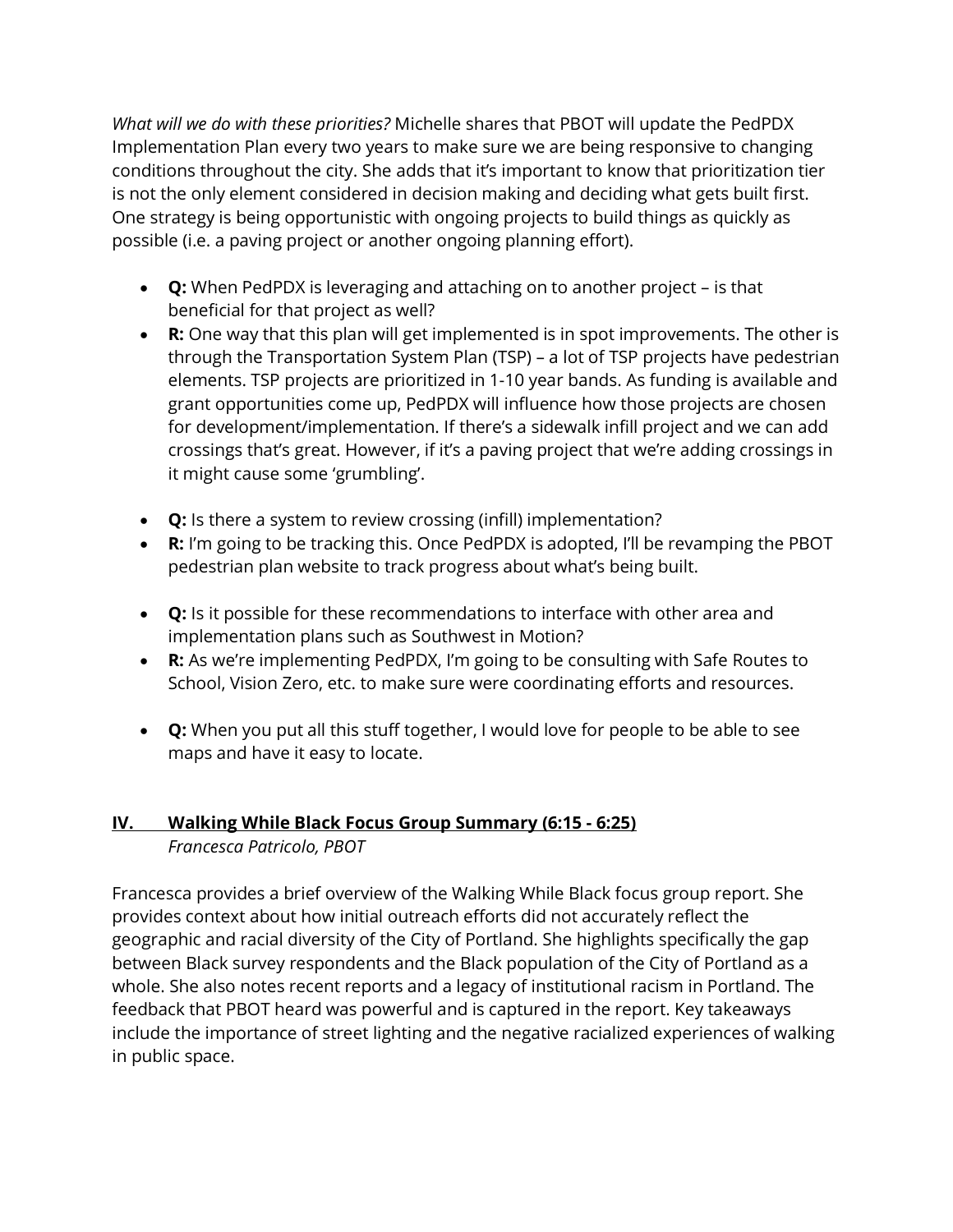## **V. PedPDX Disability Workshop Summary (6:25 - 6:35)**

*Francesca Patricolo, PBOT*

Francesca defers to Beth & David, CAC members who helped organize the event.

Beth talks about key themes from the workshop, including topics related to the intersectionality of disability and equity. David shares that it was a very enlightening meeting to hear the perspectives and concerns of people with disabilities in Portland. He shares that many participants had similar concerns, but had unique reasons.

Francesca adds a couple of key points about 'what we heard'. Some things were already in the PedPDX Toolbox, but had different rationales. Some things were added that were great ideas including an online tracking system to report challenges in the right-of-way.

- **Q:** Is there a summary for that meeting?
- **R:** Yes, there is a list of key takeaways.

### **VI. PedPDX Toolbox | Review of Toolbox structure and strategies (6:35 – 7:00)** *Jean Crowther, Alta Planning & Design*

Michelle frames where the PedPDX Toolbox ideas came from. Defers to Jean from Alta Planning and Design to lead this section of the presentation. Jean reviews where the Toolbox lives within the PedPDX planning process and provides an overview of the structure of the document.

Jean details the key 13 strategies included in the Toolbox and makes connections to the *walking priorities survey* as the basis for the development of the lists of strategies.

Jean asks for questions about the structure of the Toolbox:

- **Q:** For the 13 strategies, the first four is called 'accessing the network'. But it's all about crossing – what about providing basic walking infrastructure like sidewalks. That's the network. Neighbors in my community frequently talk about the need for sidewalks. Although this might be just nomenclature, it's hard to think about a great walking experience without a sidewalk.
- **R (Jean):** We want to frame it in a way that people actually experience the network. Language is important and you're giving me things to think about already.
- **Q:** Accessing the network is sounds like accessing a wi-fi network. You access the network as soon as you walk outside your door. It's a question of whether the network is ready for you.